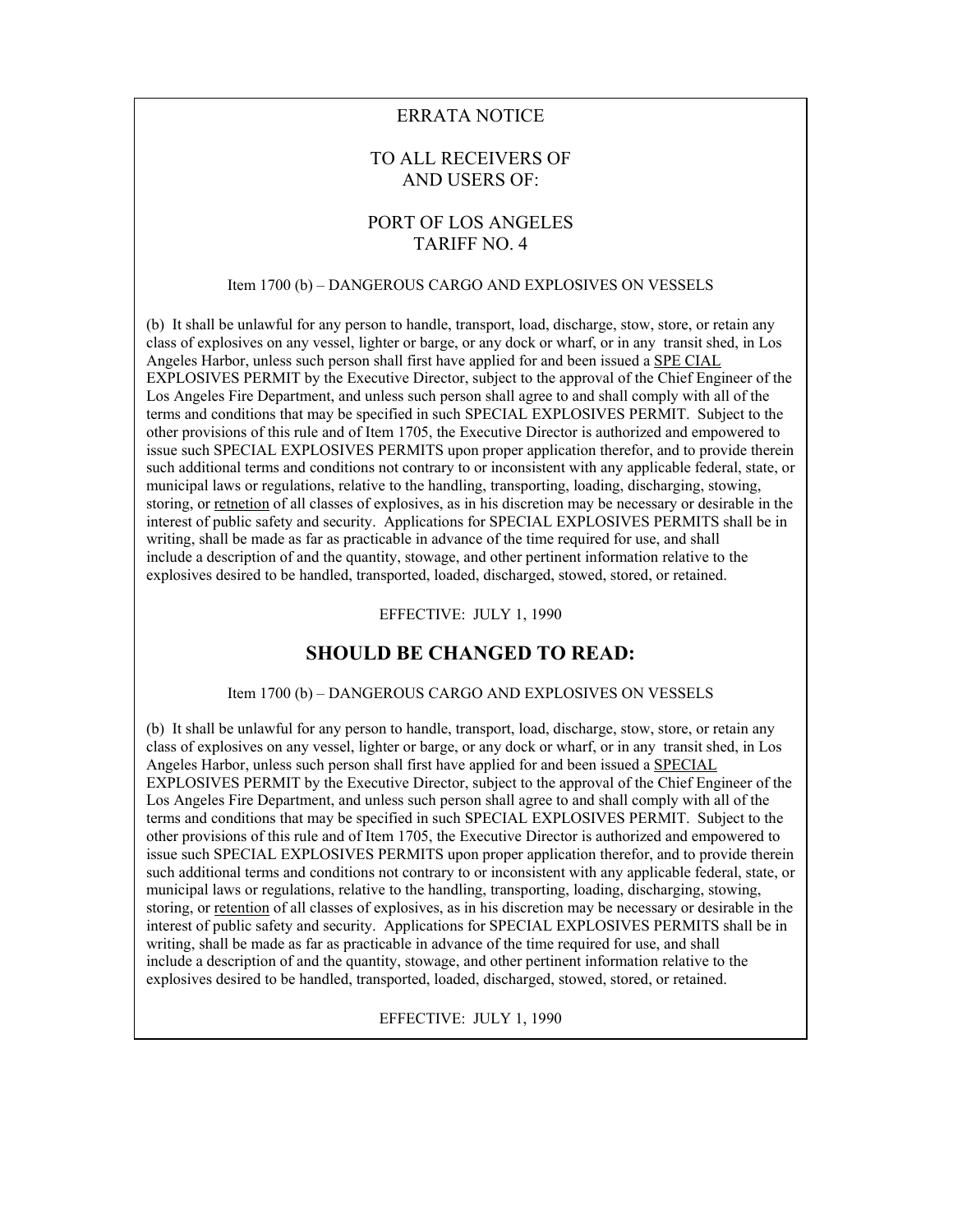PORT OF LOS ANGELES – TARIFF NO. 4 Original Page...................... 153

| <b>SECTION SEVENTEEN</b><br><b>GENERAL RULES AND REGULATIONS - HAZARDOUS</b>                                                                                                                                                                                                                                                                                                                                                                                                                                                                                                                                                                                                                                                                                                                                                                                                                                                                                                                                                                                                                                                                                                                                                                                                                                                                                                                                                                                                                                                                                                                           | Item No. |
|--------------------------------------------------------------------------------------------------------------------------------------------------------------------------------------------------------------------------------------------------------------------------------------------------------------------------------------------------------------------------------------------------------------------------------------------------------------------------------------------------------------------------------------------------------------------------------------------------------------------------------------------------------------------------------------------------------------------------------------------------------------------------------------------------------------------------------------------------------------------------------------------------------------------------------------------------------------------------------------------------------------------------------------------------------------------------------------------------------------------------------------------------------------------------------------------------------------------------------------------------------------------------------------------------------------------------------------------------------------------------------------------------------------------------------------------------------------------------------------------------------------------------------------------------------------------------------------------------------|----------|
| DANGEROUS CARGO AND EXPLOSIVES ON VESSELS                                                                                                                                                                                                                                                                                                                                                                                                                                                                                                                                                                                                                                                                                                                                                                                                                                                                                                                                                                                                                                                                                                                                                                                                                                                                                                                                                                                                                                                                                                                                                              |          |
| (a) It shall be unlawful for any person to handle, transport, load, discharge, stow, or retain<br>any dangerous cargo on any vessel in Los Angeles Harbor unless such person shall have fully<br>complied with the provisions of the federal regulations, entitled "EXPLOSIVES OR OTHER<br>DANGEROUS ARTICLES ON BOARD VESSELS," as amended, promulgated by the Secretary<br>of Commerce pursuant to Sec. 4472, as amended, U.S. Revised Statutes (46 U.S.C. Para. 170) and<br>entitled "U.S. COAST GUARD TANK VESSEL REGULATIONS," as amended, promulgated<br>pursuant to Sec. 4417a of the U.S. Revised Statutes (46 U.S.C. Para. 391a), and any other<br>applicable federal, state, or municipal laws or regulations.                                                                                                                                                                                                                                                                                                                                                                                                                                                                                                                                                                                                                                                                                                                                                                                                                                                                               | 1700     |
| (b) It shall be unlawful for any person to handle, transport, load, discharge, stow, store, or<br>retain any class of explosives on any vessel, lighter or barge, or any dock or wharf, or in any<br>transit shed, in Los Angeles Harbor, unless such person shall first have applied for and been issued<br>a SPECIAL EXPLOSIVES PERMIT by the Executive Director, subject to the approval of the<br>Chief Engineer of the Los Angeles Fire Department, and unless such person shall agree to and<br>shall comply with all of the terms and conditions that may be specified in such SPECIAL<br>EXPLOSIVES PERMIT. Subject to the other provisions of this rule and of Item 1705, the<br>Executive Director is authorized and empowered to issue such SPECIAL EXPLOSIVES<br>PERMITS upon proper application therefor, and to provide therein such additional terms and<br>conditions not contrary to or inconsistent with any applicable federal, state, or municipal laws or<br>regulations, relative to the handling, transporting, loading, discharging, stowing, storing, or<br>retention of all classes of explosives, as in his discretion may be necessary or desirable in the<br>interest of public safety and security. Applications for SPECIAL EXPLOSIVES PERMITS shall<br>be in writing, shall be made as far as practicable in advance of the time required for use, and shall<br>include a description of and the quantity, stowage, and other pertinent information relative to the<br>explosives desired to be handled, transported, loaded, discharged, stowed, stored, or retained. |          |
|                                                                                                                                                                                                                                                                                                                                                                                                                                                                                                                                                                                                                                                                                                                                                                                                                                                                                                                                                                                                                                                                                                                                                                                                                                                                                                                                                                                                                                                                                                                                                                                                        |          |
| See Item 10 for explanation of abbreviations and symbols.<br>Order No. 5837<br>Adopted July 12, 1989                                                                                                                                                                                                                                                                                                                                                                                                                                                                                                                                                                                                                                                                                                                                                                                                                                                                                                                                                                                                                                                                                                                                                                                                                                                                                                                                                                                                                                                                                                   |          |
| Ordinance No. 165789<br>Adopted April 10, 1990<br>EFFECTIVE: July 1, 1990                                                                                                                                                                                                                                                                                                                                                                                                                                                                                                                                                                                                                                                                                                                                                                                                                                                                                                                                                                                                                                                                                                                                                                                                                                                                                                                                                                                                                                                                                                                              |          |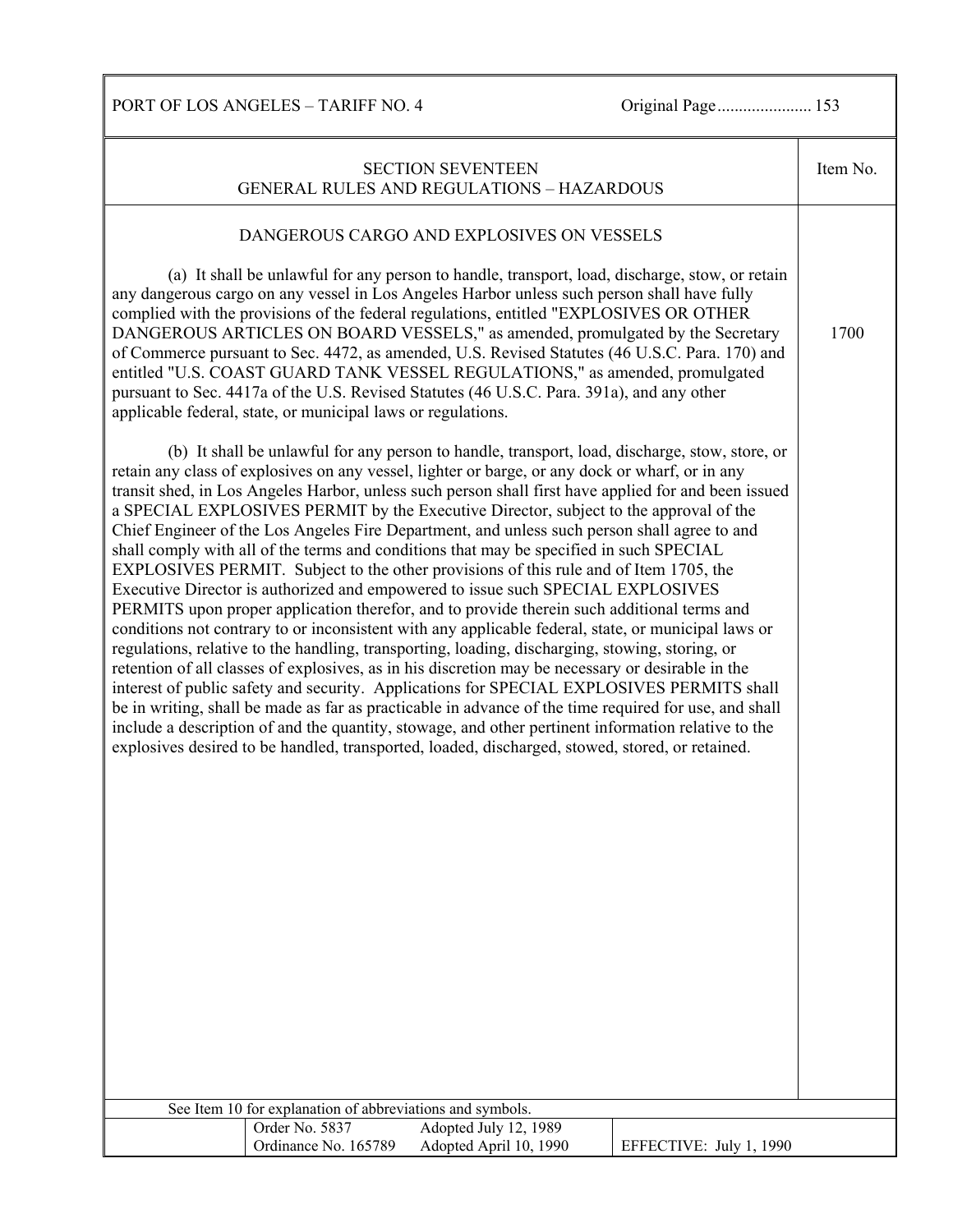PORT OF LOS ANGELES – TARIFF NO. 4 Original Page................................. 154

|                         |                                                                             | <b>SECTION SEVENTEEN - Continued</b><br><b>GENERAL RULES AND REGULATIONS - HAZARDOUS -- Continued</b>                                                                                                                                                                                                                                                                                                                                                                                                                                                                                                                                                                                                                                                                                                                                                                                                                                                                                                                                                                                                                                                                                                                                                                                                                                                                                                                                                                                                                                                                                                                                                                                                                                                                                                                                                                                                                                                                                                                                                                                                                                                                                                                                                                                                                                                                                                                                                                                                                                                                                                                                                                                                                                                                                                                                                                                                                                                                                                                                     |                         | Item No.        |
|-------------------------|-----------------------------------------------------------------------------|-------------------------------------------------------------------------------------------------------------------------------------------------------------------------------------------------------------------------------------------------------------------------------------------------------------------------------------------------------------------------------------------------------------------------------------------------------------------------------------------------------------------------------------------------------------------------------------------------------------------------------------------------------------------------------------------------------------------------------------------------------------------------------------------------------------------------------------------------------------------------------------------------------------------------------------------------------------------------------------------------------------------------------------------------------------------------------------------------------------------------------------------------------------------------------------------------------------------------------------------------------------------------------------------------------------------------------------------------------------------------------------------------------------------------------------------------------------------------------------------------------------------------------------------------------------------------------------------------------------------------------------------------------------------------------------------------------------------------------------------------------------------------------------------------------------------------------------------------------------------------------------------------------------------------------------------------------------------------------------------------------------------------------------------------------------------------------------------------------------------------------------------------------------------------------------------------------------------------------------------------------------------------------------------------------------------------------------------------------------------------------------------------------------------------------------------------------------------------------------------------------------------------------------------------------------------------------------------------------------------------------------------------------------------------------------------------------------------------------------------------------------------------------------------------------------------------------------------------------------------------------------------------------------------------------------------------------------------------------------------------------------------------------------------|-------------------------|-----------------|
| purposes of inspection. | See Item 10 for explanation of abbreviations and symbols.<br>Order No. 5837 | DANGEROUS CARGO AND EXPLOSIVES ON VESSELS - Continued<br>(c) It shall be unlawful for any vessel to bring into Los Angeles Harbor, exclusive of the<br>explosives anchorage, any Class A explosives, as defined in the specific federal regulations named<br>in paragraph (a) of this rule, except as provided in this rule and Item 1705 and except in such<br>quantities and in such places and manner as, pursuant to this rule and Item 1705, may be<br>designated by the Executive Director subject to the approval of the Chief Engineer of the Los<br>Angeles Fire Department. It shall be unlawful for any person to discharge, unload or handle any<br>Class A explosives, except small caliber fixed ammunition and not exceeding .9 KT of other Class<br>A explosives, directly from any vessel to or upon any wharf in Los Angeles Harbor, or to handle,<br>load or stow the same from any wharf directly upon any vessel. Any vessel, upon entering Los<br>Angeles Harbor, with more than .9 KT of any Class A explosives aboard, other than small caliber<br>fixed ammunition, and which intends to handle, load, discharge or stow other cargo in Los<br>Angeles Harbor, shall first discharge all Class A explosives, except small caliber fixed<br>ammunition, that are not stowed or contained in closed and secured hatches or steel magazines,<br>onto a barge, lighter or other vessel provided for the purpose at such point as may be designated<br>by the Executive Director or proper Federal authority before said vessel shall be allowed to berth<br>at any wharf in Los Angeles Harbor. After such vessel has finished handling, discharging, loading<br>or stowing her other cargo at berth, she shall pick up all of the aforesaid explosives on her way to<br>sea. In case such Class A explosives are for discharge or unloading at Los Angeles Harbor, the<br>same shall be transferred from such barge, lighter or other vessel to shore at such place and in such<br>manner, as the Executive Director, subject to the approval of the Chief Engineer of the Los<br>Angeles Fire Department, may designate. Such Class A explosives for outbound shipment from<br>Los Angeles Harbor shall be handled in the same manner as herein provided for inbound Class A<br>explosives, and the Executive Director may, subject to the approval of the Chief Engineer of the<br>Los Angeles Fire Department, permit such outbound explosives to be delivered direct from shore<br>boat to vessel at the place designated for that purpose by the Executive Director or proper Federal<br>authority. It shall be unlawful for any person to open any closed and secured hatch or steel<br>magazine containing more than .9 KT of any Class A explosives, other than small caliber fixed<br>ammunition, or to cause or permit any such closed and secured hatch or magazine to be opened,<br>aboard any vessel while the same is berthed at any wharf in Los Angeles Harbor, except for<br>Adopted July 12, 1989 |                         | 1700<br>(cont.) |
|                         | Ordinance No. 165789                                                        | Adopted April 10, 1990                                                                                                                                                                                                                                                                                                                                                                                                                                                                                                                                                                                                                                                                                                                                                                                                                                                                                                                                                                                                                                                                                                                                                                                                                                                                                                                                                                                                                                                                                                                                                                                                                                                                                                                                                                                                                                                                                                                                                                                                                                                                                                                                                                                                                                                                                                                                                                                                                                                                                                                                                                                                                                                                                                                                                                                                                                                                                                                                                                                                                    | EFFECTIVE: July 1, 1990 |                 |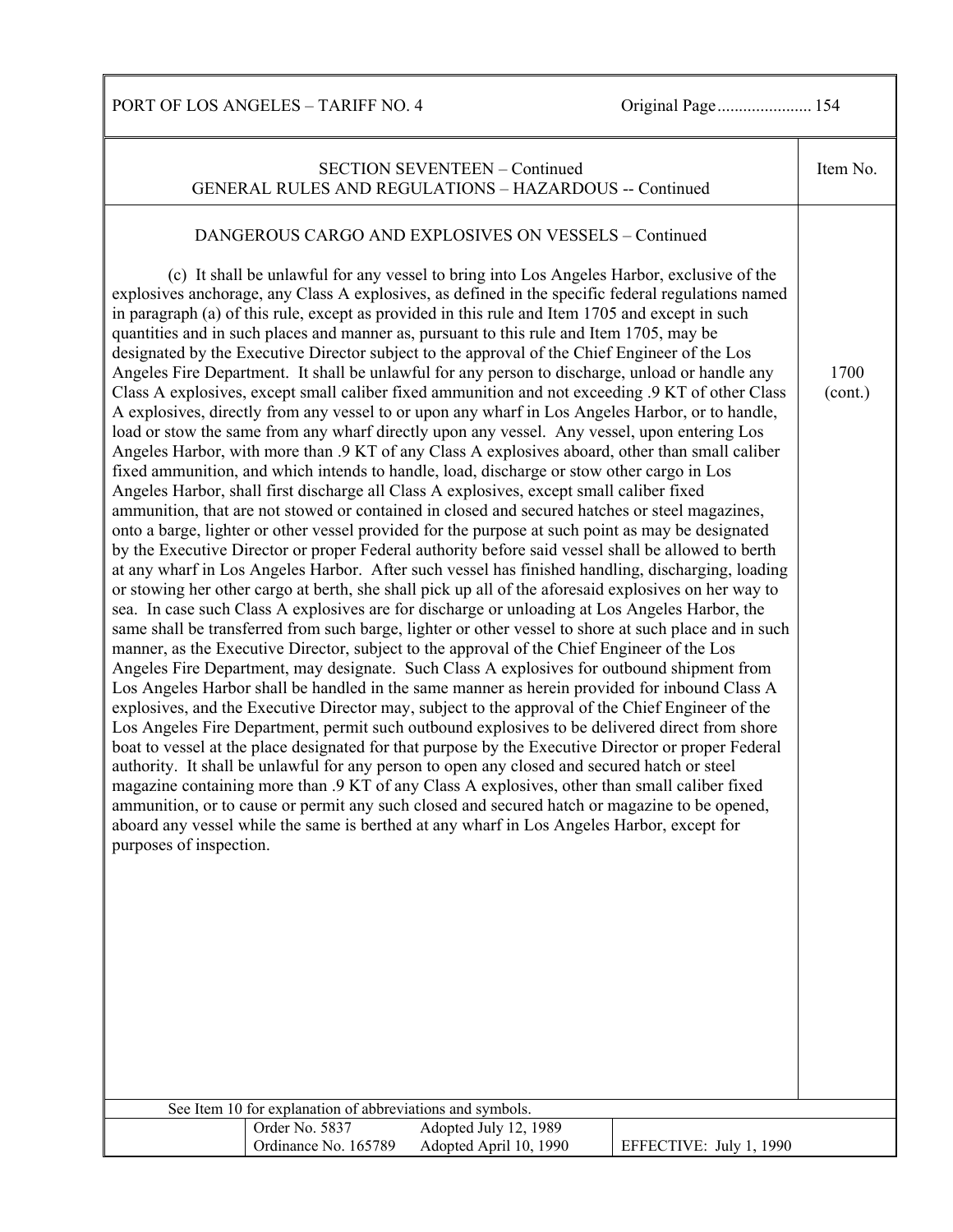PORT OF LOS ANGELES – TARIFF NO. 4 Original Page...................... 155

|             |                                                                             | <b>SECTION SEVENTEEN - Continued</b><br><b>GENERAL RULES AND REGULATIONS - HAZARDOUS - Continued</b>                                                                                                                                                                                                                                                                                                                                                                                                                                                                                                                                                                                                                                                                                                    |                         | Item No.        |
|-------------|-----------------------------------------------------------------------------|---------------------------------------------------------------------------------------------------------------------------------------------------------------------------------------------------------------------------------------------------------------------------------------------------------------------------------------------------------------------------------------------------------------------------------------------------------------------------------------------------------------------------------------------------------------------------------------------------------------------------------------------------------------------------------------------------------------------------------------------------------------------------------------------------------|-------------------------|-----------------|
|             |                                                                             | DANGEROUS CARGO AND EXPLOSIVES ON VESSELS - Continued<br>(d) Vessels carrying Class A explosives, as defined in the specific federal regulations<br>named in paragraph (a) of this rule, shall immediately proceed to the explosives anchorage or to<br>such other place as may be specially designated, and there be subject to an inspection by the<br>Executive Director and the Chief Engineer of the Los Angeles Fire Department. Should such<br>inspection disclose conditions that in the opinion of the Executive Director or the Chief Engineer                                                                                                                                                                                                                                                |                         | 1700<br>(Cont.) |
|             |                                                                             | of the Los Angeles Fire Department make any such vessel unsatisfactory or unsafe to enter Los<br>Angeles Harbor, such vessel shall remain at or return to the explosives anchorage until such<br>conditions have been corrected and such vessel has been passed by the Executive Director, subject<br>to the approval of the Chief Engineer of the Los Angeles Fire Department. If entry of any vessel,<br>having Class A explosives on board, is not permitted by the Executive Director, such vessel shall<br>discharge any Class A explosives onto a barge, lighter or other vessel provided for the purpose at<br>such place as may be designated by the Executive Director or proper Federal authority before such<br>vessel shall be allowed to berth at any dock or wharf in Los Angeles Harbor. |                         |                 |
| KT or more. |                                                                             | (e) It shall be unlawful for any vessel to bring 22.7 KT or more of ammonium nitrate into<br>Los Angeles Harbor, exclusive of the explosives anchorage, unless a special permit shall have first<br>been applied for and been issued by the Executive Director, subject to the approval of the Chief<br>Engineer of the Los Angeles Fire Department, and unless the terms and conditions of such special<br>permit shall be fully complied with. Applications for such special permits shall be made as far in<br>advance as practicable of the anticipated arrival of cargoes of ammonium nitrate consisting of 22.7                                                                                                                                                                                   |                         |                 |
|             |                                                                             | (f) The Executive Director is hereby authorized and empowered to refuse permission to<br>any vessel carrying explosives or dangerous cargo to berth at any dock or wharf in Los Angeles<br>Harbor whenever in his judgement such berthing would be dangerous or hazardous.                                                                                                                                                                                                                                                                                                                                                                                                                                                                                                                              |                         |                 |
|             |                                                                             |                                                                                                                                                                                                                                                                                                                                                                                                                                                                                                                                                                                                                                                                                                                                                                                                         |                         |                 |
|             |                                                                             |                                                                                                                                                                                                                                                                                                                                                                                                                                                                                                                                                                                                                                                                                                                                                                                                         |                         |                 |
|             |                                                                             |                                                                                                                                                                                                                                                                                                                                                                                                                                                                                                                                                                                                                                                                                                                                                                                                         |                         |                 |
|             | See Item 10 for explanation of abbreviations and symbols.<br>Order No. 5837 | Adopted July 12, 1989                                                                                                                                                                                                                                                                                                                                                                                                                                                                                                                                                                                                                                                                                                                                                                                   |                         |                 |
|             | Ordinance No. 165789                                                        | Adopted April 10, 1990                                                                                                                                                                                                                                                                                                                                                                                                                                                                                                                                                                                                                                                                                                                                                                                  | EFFECTIVE: July 1, 1990 |                 |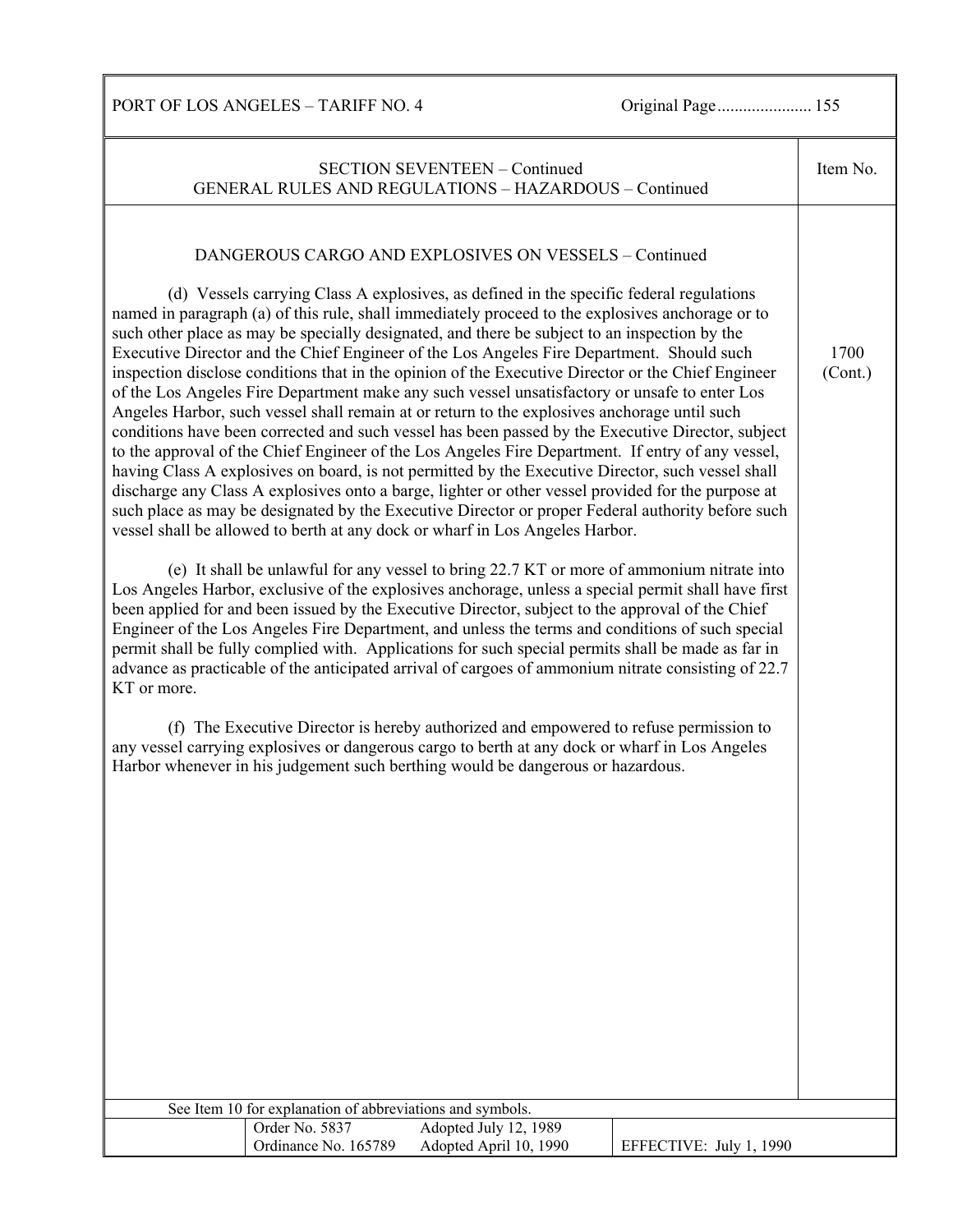PORT OF LOS ANGELES – TARIFF NO. 4 Original Page................................. 156

| <b>SECTION SEVENTEEN - Continued</b><br>GENERAL RULES AND REGULATIONS - HAZARDOUS - Continued |                                                           |                                                                                                                                                                                                                                                                                                                                                                                                                                                                                                                                                                                                                                                                                                                                                                                                                  |                         | Item No. |
|-----------------------------------------------------------------------------------------------|-----------------------------------------------------------|------------------------------------------------------------------------------------------------------------------------------------------------------------------------------------------------------------------------------------------------------------------------------------------------------------------------------------------------------------------------------------------------------------------------------------------------------------------------------------------------------------------------------------------------------------------------------------------------------------------------------------------------------------------------------------------------------------------------------------------------------------------------------------------------------------------|-------------------------|----------|
|                                                                                               |                                                           | <b>EXPLOSIVES ON WHARVES</b>                                                                                                                                                                                                                                                                                                                                                                                                                                                                                                                                                                                                                                                                                                                                                                                     |                         |          |
| SPECIAL EXPLOSIVES PERMIT.                                                                    |                                                           | (a) Except as otherwise provided in this Tariff, it shall be unlawful for any person to<br>permit any Class A explosives, as defined in the specific federal regulations named in paragraph<br>(a) of Item 1700, to remain on any dock or wharf or in any transit shed, or to be stored in any<br>manner while awaiting transit on any street, railroad yard, or on any property under the control and<br>jurisdiction of the Board of Harbor Commissioners unless such person shall have first applied for<br>and has been issued a SPECIAL EXPLOSIVES PERMIT, as provided for in paragraph (b) of Item<br>1700, and unless such person shall agree to and shall comply with all the terms and conditions,<br>including the provisions of adequate guards and specific locations, that may be specified in such |                         | 1705     |
| <b>EXPLOSIVES PERMIT.</b>                                                                     |                                                           | (b) Except as otherwise provided in this Tariff, it shall be unlawful for any person to<br>handle, transport, discharge, or load any Class A explosives, or to handle, transport, discharge,<br>load, store, or retain any Class B or Class C explosives, all as defined in the specific federal<br>regulations named in paragraph (a) of Item 1700, on any dock or wharf or in any transit shed<br>or on any property under the control and jurisdiction of the Board of Harbor Commissioners<br>unless such person shall have first applied for and been issued a SPECIAL EXPLOSIVES<br>PERMIT as provided for in paragraph (b) of Item 1700, and unless such person shall agree to and<br>shall comply with all of the terms and conditions that may be specified in such SPECIAL                             |                         |          |
|                                                                                               |                                                           | ACIDS, FLAMMABLES, DANGEROUS CARGO                                                                                                                                                                                                                                                                                                                                                                                                                                                                                                                                                                                                                                                                                                                                                                               |                         |          |
| assignee.                                                                                     |                                                           | Except as otherwise provided in this Tariff, it shall be unlawful for any person to permit or<br>cause to be permitted any flammables, dangerous acids, or other dangerous cargo, as defined in the<br>specific federal regulations named in paragraph (a) of Item 1700, to remain overnight inside any<br>transit shed, or to be stored, except at such places and in such manner as may be designated by the<br>Executive Director, subject to the approval of the Chief Engineer of the Los Angeles Fire<br>Department. The Executive Director may at any time cause any such flammables, dangerous<br>acids, or other dangerous cargo to be removed at the expense of the vessel, cargo, owner, or                                                                                                           |                         | 1710     |
|                                                                                               |                                                           |                                                                                                                                                                                                                                                                                                                                                                                                                                                                                                                                                                                                                                                                                                                                                                                                                  |                         |          |
|                                                                                               |                                                           |                                                                                                                                                                                                                                                                                                                                                                                                                                                                                                                                                                                                                                                                                                                                                                                                                  |                         |          |
|                                                                                               |                                                           |                                                                                                                                                                                                                                                                                                                                                                                                                                                                                                                                                                                                                                                                                                                                                                                                                  |                         |          |
|                                                                                               |                                                           |                                                                                                                                                                                                                                                                                                                                                                                                                                                                                                                                                                                                                                                                                                                                                                                                                  |                         |          |
|                                                                                               | See Item 10 for explanation of abbreviations and symbols. |                                                                                                                                                                                                                                                                                                                                                                                                                                                                                                                                                                                                                                                                                                                                                                                                                  |                         |          |
|                                                                                               | Order No. 5837                                            | Adopted July 12, 1989                                                                                                                                                                                                                                                                                                                                                                                                                                                                                                                                                                                                                                                                                                                                                                                            |                         |          |
|                                                                                               | Ordinance No. 165789                                      | Adopted April 10, 1990                                                                                                                                                                                                                                                                                                                                                                                                                                                                                                                                                                                                                                                                                                                                                                                           | EFFECTIVE: July 1, 1990 |          |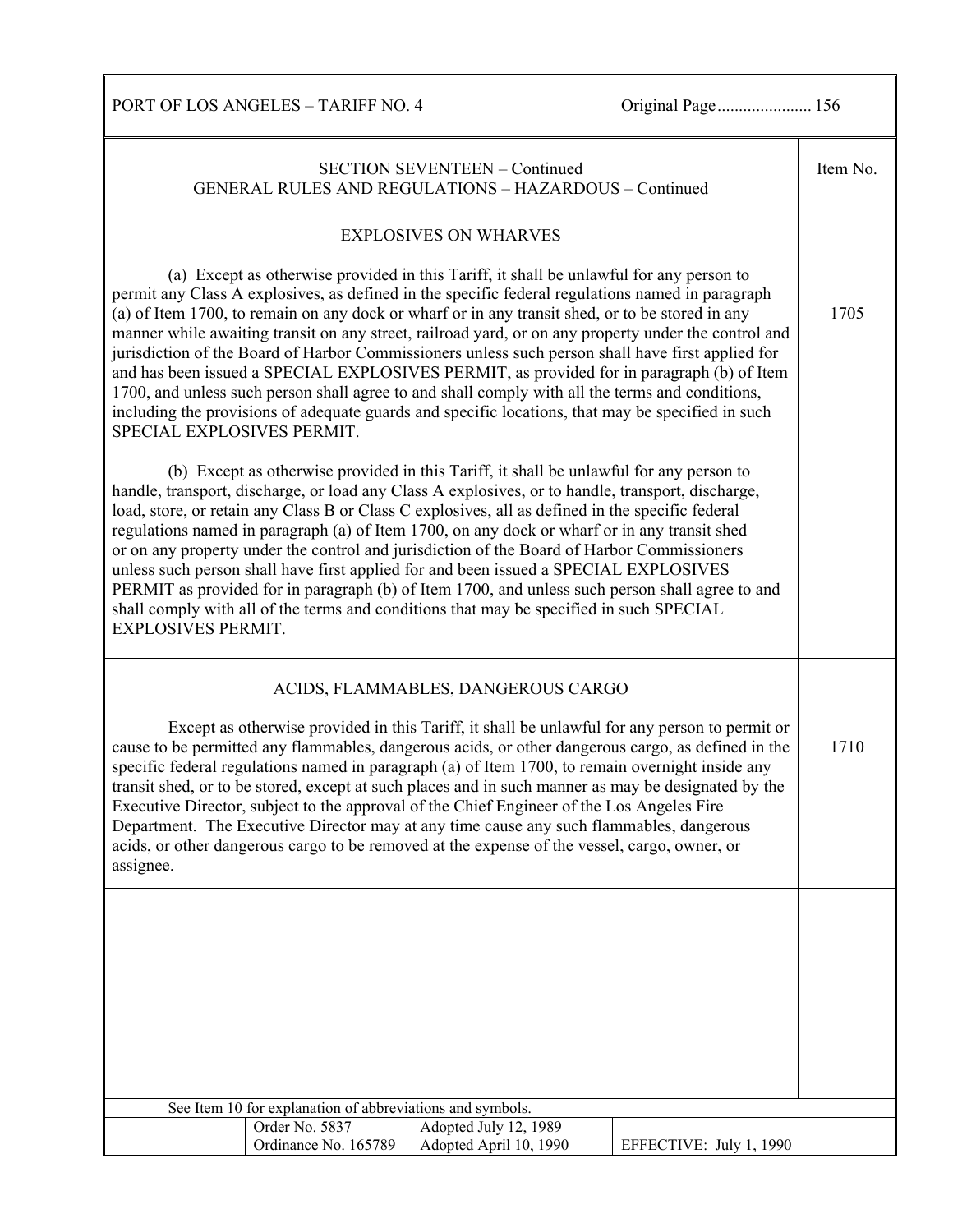|                                 | PORT OF LOS ANGELES - TARIFF NO. 4                        |                                                                                                                                                                                                                                                                                                                                                                                                                                                                                                                                                                                                                                                                                                                                                                                                                                                                                                                                                                                                                                                                                                                            | Original Page 157<br>(Corrected)                                                                                                                                                                        |                  |
|---------------------------------|-----------------------------------------------------------|----------------------------------------------------------------------------------------------------------------------------------------------------------------------------------------------------------------------------------------------------------------------------------------------------------------------------------------------------------------------------------------------------------------------------------------------------------------------------------------------------------------------------------------------------------------------------------------------------------------------------------------------------------------------------------------------------------------------------------------------------------------------------------------------------------------------------------------------------------------------------------------------------------------------------------------------------------------------------------------------------------------------------------------------------------------------------------------------------------------------------|---------------------------------------------------------------------------------------------------------------------------------------------------------------------------------------------------------|------------------|
|                                 |                                                           | <b>SECTION SEVENTEEN - Continued</b><br><b>GENERAL RULES AND REGULATIONS - HAZARDOUS - Continued</b>                                                                                                                                                                                                                                                                                                                                                                                                                                                                                                                                                                                                                                                                                                                                                                                                                                                                                                                                                                                                                       |                                                                                                                                                                                                         | Item No.         |
|                                 |                                                           | RADIOACTIVE AND/OR FISSILE MATERIALS                                                                                                                                                                                                                                                                                                                                                                                                                                                                                                                                                                                                                                                                                                                                                                                                                                                                                                                                                                                                                                                                                       |                                                                                                                                                                                                         |                  |
|                                 |                                                           | No person shall store, keep, handle, use, dispense or transport at, in, or upon any facility<br>or other property under the jurisdiction and control of the Board of Harbor Commissioners of the<br>City of Los Angeles, any special nuclear material, including, but not limited, to Uranium 233,<br>Uranium 235, Plutonium 239, Plutonium 241; any source material, including, but not limited to,<br>uranium and/or thorium; any irradiated fuel elements; any new reactor fuel or elements thereof;<br>any radioactive waste material; or any radioactive material moving under special permit or escort<br>without at least 48 hours prior written notice to and receipt of special permit from the Executive<br>Director of the Los Angeles Harbor Department provided, however, that only advance notice is<br>required for the movement of medical or industrial isotopes other than those specifically included<br>in the aforementioned, when packages, marked, labeled and limited as to quantity and radiation<br>Guard regulations relating to the transportation of explosives and other dangerous articles. | emissions in accordance with United States Department of Transportation and United States Coast                                                                                                         | 1715             |
| and/or fissile materials.       |                                                           | The requirements of this Item shall be in addition to the requirements of all laws and<br>regulations promulgated by other government agencies exercising jurisdiction over radioactive                                                                                                                                                                                                                                                                                                                                                                                                                                                                                                                                                                                                                                                                                                                                                                                                                                                                                                                                    |                                                                                                                                                                                                         |                  |
| under the following conditions: | See Item 10 for explanation of abbreviations and symbols. | HANDLING GASOLINE, ETC., IN CASES OR DRUMS<br>It shall be unlawful for any person to handle or store any gasoline, kerosene, distillate, or<br>any other liquid petroleum product, or any flammable liquid, which will flash below 80 degrees<br>(1) Any such commodity may be handled or stored in any quantity at any wharf<br>especially designated for that purpose by the Executive Director, subject to the approval of the<br>Chief Engineer of the Fire Department of said City; provided, however, that any such commodity<br>may be handled at any time at any marine oil loading wharf or any marine oil service station<br>and at any marine oil service station excepting upon the wharf at such station.                                                                                                                                                                                                                                                                                                                                                                                                     | Celsius, closed cup test, in cases or drums, on the wharves or water of Los Angeles Harbor, except<br>wharf, and may be stored for not more than twenty-four (24) hours at any marine oil loading wharf | $\triangle$ 1720 |
|                                 | Order No. 5837                                            | Adopted July 12, 1989                                                                                                                                                                                                                                                                                                                                                                                                                                                                                                                                                                                                                                                                                                                                                                                                                                                                                                                                                                                                                                                                                                      |                                                                                                                                                                                                         |                  |
| Correction No. 10               | Ordinance No. 165789                                      | Adopted April 10, 1990                                                                                                                                                                                                                                                                                                                                                                                                                                                                                                                                                                                                                                                                                                                                                                                                                                                                                                                                                                                                                                                                                                     | EFFECTIVE: July 1, 1990                                                                                                                                                                                 |                  |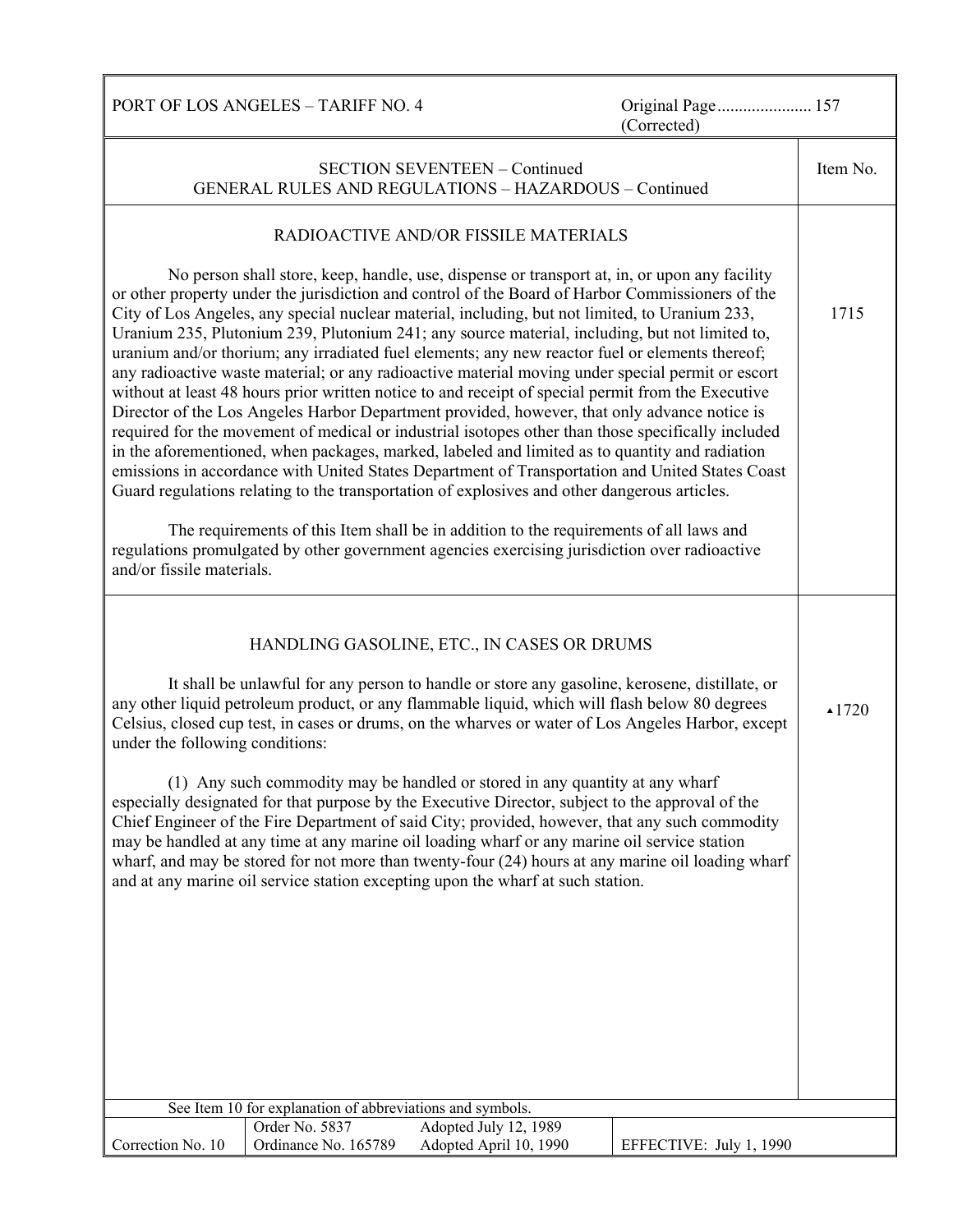| PORT OF LOS ANGELES - TARIFF NO. 4                                                                                                                                                                                                                                                                                                                                                                                                                                                                                                                                                                                                                                                                                                                                                                                                                                                                                                                    | Original Page 158<br>(Corrected) |  |
|-------------------------------------------------------------------------------------------------------------------------------------------------------------------------------------------------------------------------------------------------------------------------------------------------------------------------------------------------------------------------------------------------------------------------------------------------------------------------------------------------------------------------------------------------------------------------------------------------------------------------------------------------------------------------------------------------------------------------------------------------------------------------------------------------------------------------------------------------------------------------------------------------------------------------------------------------------|----------------------------------|--|
| <b>SECTION SEVENTEEN - Continued</b><br><b>GENERAL RULES AND REGULATIONS - HAZARDOUS - Continue</b>                                                                                                                                                                                                                                                                                                                                                                                                                                                                                                                                                                                                                                                                                                                                                                                                                                                   | Item No.                         |  |
| HANDLING GASOLINE, ETC., IN CASES OR DRUMS - Continued                                                                                                                                                                                                                                                                                                                                                                                                                                                                                                                                                                                                                                                                                                                                                                                                                                                                                                |                                  |  |
| (2) Any such commodity may be handled direct from car, truck or trailer to vessel or<br>lighter, or vice versa, in any quantity, at any marine oil loading wharf, or at any wharf especially<br>designated for that purpose by the Executive Director, subject to the approval of the Chief<br>Engineer of said Fire Department.                                                                                                                                                                                                                                                                                                                                                                                                                                                                                                                                                                                                                      | $\triangle 1720$<br>(Cont.)      |  |
| (3) That no public wharf, nor any general cargo wharf, shall be designated by the<br>Executive Director for the handling or storage of gasoline or any other flammable liquid which<br>will flash below 38 degrees Celsius, closed cup test, under the provisions of paragraphs (1) and (2)<br>of this rule, unless such wharf is especially protected for that purpose and approved for such use<br>by the Chief Engineer of said Fire Department.                                                                                                                                                                                                                                                                                                                                                                                                                                                                                                   |                                  |  |
| (4) Any such commodity may be handled direct from car, truck or trailer to vessel, or vice<br>versa, upon securing special permission so to do from the Executive Director, subject to the<br>approval of the Chief Engineer of said Fire Department.                                                                                                                                                                                                                                                                                                                                                                                                                                                                                                                                                                                                                                                                                                 |                                  |  |
| *(5) Any such commodity may be handled direct from lighter or barge to vessel, or vice<br>versa, at any point in Los Angeles Harbor designated for that purpose by the Executive Director,<br>subject to the approval of the Chief Engineer of said Fire Department.                                                                                                                                                                                                                                                                                                                                                                                                                                                                                                                                                                                                                                                                                  |                                  |  |
| HANDLING LIQUIFIED PETROLEUM GAS                                                                                                                                                                                                                                                                                                                                                                                                                                                                                                                                                                                                                                                                                                                                                                                                                                                                                                                      |                                  |  |
| It shall be unlawful for any person to handle or store liquefied petroleum gas on any wharf<br>except under the following conditions:                                                                                                                                                                                                                                                                                                                                                                                                                                                                                                                                                                                                                                                                                                                                                                                                                 | 1725                             |  |
| Such liquefied petroleum gas shall be contained in packages equivalent to the<br>requirements of the U.S. Department of Transportation, and may be handled or stored on end in<br>any quantity at any time at Berth 120, or in any quantity at any marine oil loading wharf or<br>marine oil service station, excepting upon the wharf at such station, for periods not exceeding<br>twenty-four (24) hours; provided, however, that liquefied petroleum gas in containers as specified<br>herein may be handled direct from car, truck, trailer, or barge to vessel, or vice versa, or stored at<br>any wharf, upon securing a special permit so to do from the Executive Director, subject to the<br>approval of the Chief Engineer of the Fire Department of said City; the Executive Director may<br>revoke any such special permit at any time, and said stored liquefied petroleum gas in containers<br>shall thereupon be immediately removed. |                                  |  |
| See Item 10 for explanation of abbreviations and symbols.<br>Order No. 5837<br>Adopted July 12, 1989                                                                                                                                                                                                                                                                                                                                                                                                                                                                                                                                                                                                                                                                                                                                                                                                                                                  |                                  |  |
| Ordinance No. 165789<br>Adopted April 10, 1990<br>Correction No. 11                                                                                                                                                                                                                                                                                                                                                                                                                                                                                                                                                                                                                                                                                                                                                                                                                                                                                   | EFFECTIVE: July 1, 1990          |  |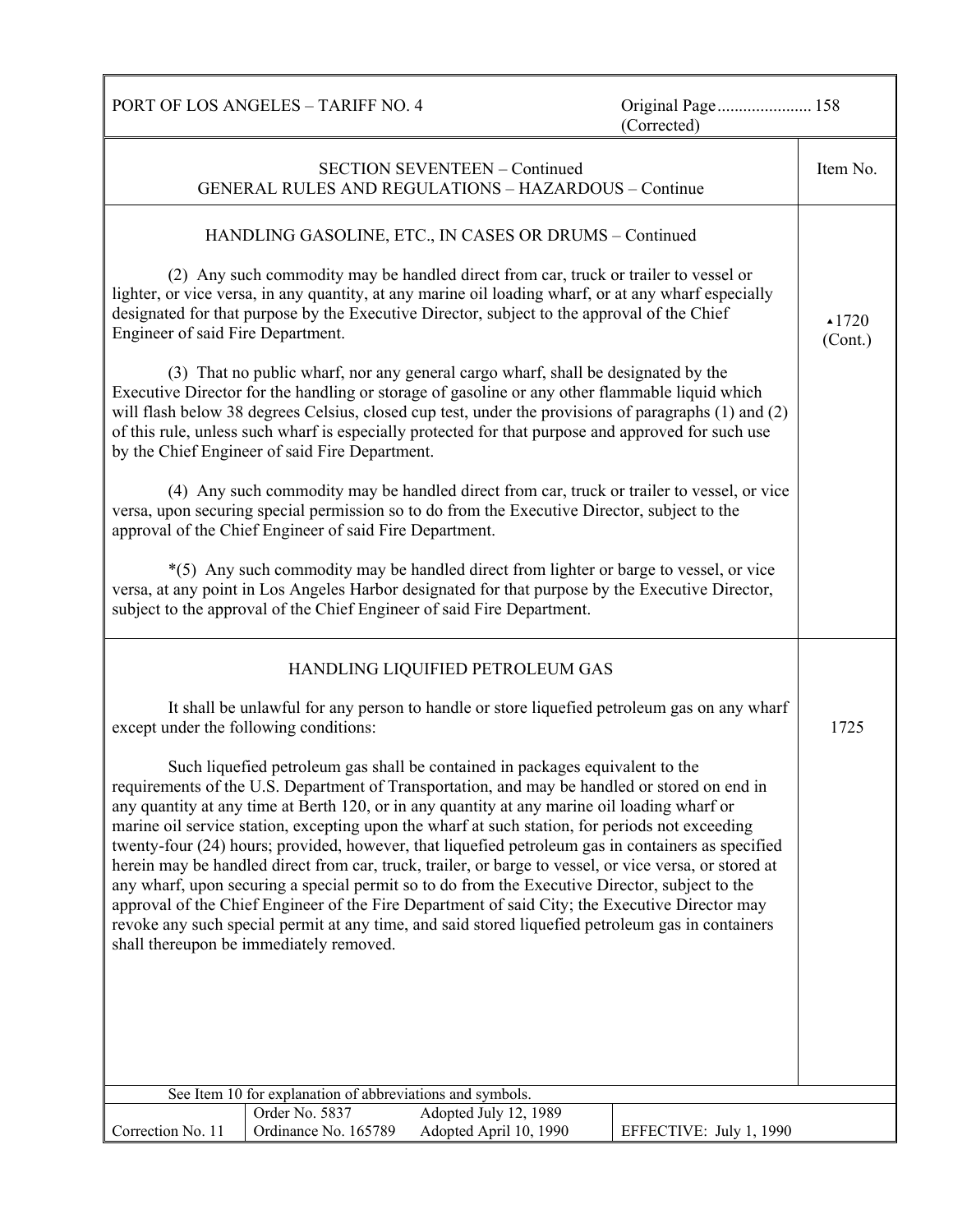PORT OF LOS ANGELES – TARIFF NO. 4 Original Page...................... 159

| <b>SECTION SEVENTEEN - Continued</b><br>GENERAL RULES AND REGULATIONS - HAZARDOUS - Continued |                                                           |                                                                                                                                                                                                                                                                                                                                                                                                                                                                                                                                                                                                                                                                                                                                                                                                                                                                                                                                                                                                                                                                                                                                                                                                                                                                                                                                                                                                                                                                                                                                                                                                                                                                                                                                                                                                                              |                         | Item No. |
|-----------------------------------------------------------------------------------------------|-----------------------------------------------------------|------------------------------------------------------------------------------------------------------------------------------------------------------------------------------------------------------------------------------------------------------------------------------------------------------------------------------------------------------------------------------------------------------------------------------------------------------------------------------------------------------------------------------------------------------------------------------------------------------------------------------------------------------------------------------------------------------------------------------------------------------------------------------------------------------------------------------------------------------------------------------------------------------------------------------------------------------------------------------------------------------------------------------------------------------------------------------------------------------------------------------------------------------------------------------------------------------------------------------------------------------------------------------------------------------------------------------------------------------------------------------------------------------------------------------------------------------------------------------------------------------------------------------------------------------------------------------------------------------------------------------------------------------------------------------------------------------------------------------------------------------------------------------------------------------------------------------|-------------------------|----------|
|                                                                                               |                                                           | HANDLING PETROLEUM PRODUCTS IN BULK                                                                                                                                                                                                                                                                                                                                                                                                                                                                                                                                                                                                                                                                                                                                                                                                                                                                                                                                                                                                                                                                                                                                                                                                                                                                                                                                                                                                                                                                                                                                                                                                                                                                                                                                                                                          |                         |          |
| without securing such permit.                                                                 |                                                           | Except as herein provided, it shall be unlawful for any person to handle any gasoline,<br>distillate, or any other liquid petroleum product which will flash below 80 degrees Celsius, closed<br>cup test, in bulk to or from any vessel except at a marine oil loading wharf, marine oil service<br>station wharf, or any other wharf especially designated for that purpose by the Board, subject to<br>the approval of the Chief Engineer of the Fire Department of said City; and any such handling<br>shall be done only from and by means of pipe line and hose suitably equipped and provided with<br>a closed connection and valve between the supply pipe and hose; provided, however, that bulk<br>delivery of petroleum products which flash below 38 degrees Celsius, other than bunker oil, shall<br>not be made unless there be a closed connection between the hose and the ship tanks. No such<br>handling shall be done between sunset and sunrise unless the premises are lighted only by<br>incandescent electric lights protected by approved vapor proof globes, vapor proof switches, or<br>vapor proof remote control switches. Nothing herein contained shall prevent the handling of<br>bunker oil which does not flash below 54.5 degrees Celsius, closed cup test, between barge and<br>vessel direct; and nothing herein contained shall prevent the handling of any liquid petroleum<br>products which flashes below 54.5 degrees Celsius, closed cup test, direct between barge and<br>vessel at any point in the Outer Harbor upon securing a special permit so to do from the Executive<br>Director, subject to the approval of the Chief Engineer of said Fire Department, except that any<br>such handling may be done direct between barge and Naval vessels anchored in the Outer Harbor |                         | 1730     |
| side of such wharf.                                                                           |                                                           | It shall be unlawful for any person to handle and deliver any liquid petroleum in bulk from<br>any wharf to any vessel, or vice versa, unless such vessel is made fast to and is lying directly along                                                                                                                                                                                                                                                                                                                                                                                                                                                                                                                                                                                                                                                                                                                                                                                                                                                                                                                                                                                                                                                                                                                                                                                                                                                                                                                                                                                                                                                                                                                                                                                                                        |                         |          |
|                                                                                               |                                                           | VESSELS USED FOR TRANSPORTATION OF LOW<br>FLASH POINT FLAMMABLE LIQUIDS                                                                                                                                                                                                                                                                                                                                                                                                                                                                                                                                                                                                                                                                                                                                                                                                                                                                                                                                                                                                                                                                                                                                                                                                                                                                                                                                                                                                                                                                                                                                                                                                                                                                                                                                                      |                         |          |
|                                                                                               |                                                           | No vessel used for the transportation of petroleum products or flammable liquids in bulk<br>which will flash below 38 degrees Celsius, closed cup test, shall be permitted to lie along side of<br>or make fast to any wharf or vessel without first obtaining special permission therefor from the<br>Executive Director; provided, however, that nothing herein shall apply to any such vessel when<br>the same is made fast to or is lying along side of any marine oil loading wharf.                                                                                                                                                                                                                                                                                                                                                                                                                                                                                                                                                                                                                                                                                                                                                                                                                                                                                                                                                                                                                                                                                                                                                                                                                                                                                                                                    |                         | 1735     |
|                                                                                               |                                                           |                                                                                                                                                                                                                                                                                                                                                                                                                                                                                                                                                                                                                                                                                                                                                                                                                                                                                                                                                                                                                                                                                                                                                                                                                                                                                                                                                                                                                                                                                                                                                                                                                                                                                                                                                                                                                              |                         |          |
|                                                                                               | See Item 10 for explanation of abbreviations and symbols. |                                                                                                                                                                                                                                                                                                                                                                                                                                                                                                                                                                                                                                                                                                                                                                                                                                                                                                                                                                                                                                                                                                                                                                                                                                                                                                                                                                                                                                                                                                                                                                                                                                                                                                                                                                                                                              |                         |          |
|                                                                                               | Order No. 5837<br>Ordinance No. 165789                    | Adopted July 12, 1989<br>Adopted April 10, 1990                                                                                                                                                                                                                                                                                                                                                                                                                                                                                                                                                                                                                                                                                                                                                                                                                                                                                                                                                                                                                                                                                                                                                                                                                                                                                                                                                                                                                                                                                                                                                                                                                                                                                                                                                                              | EFFECTIVE: July 1, 1990 |          |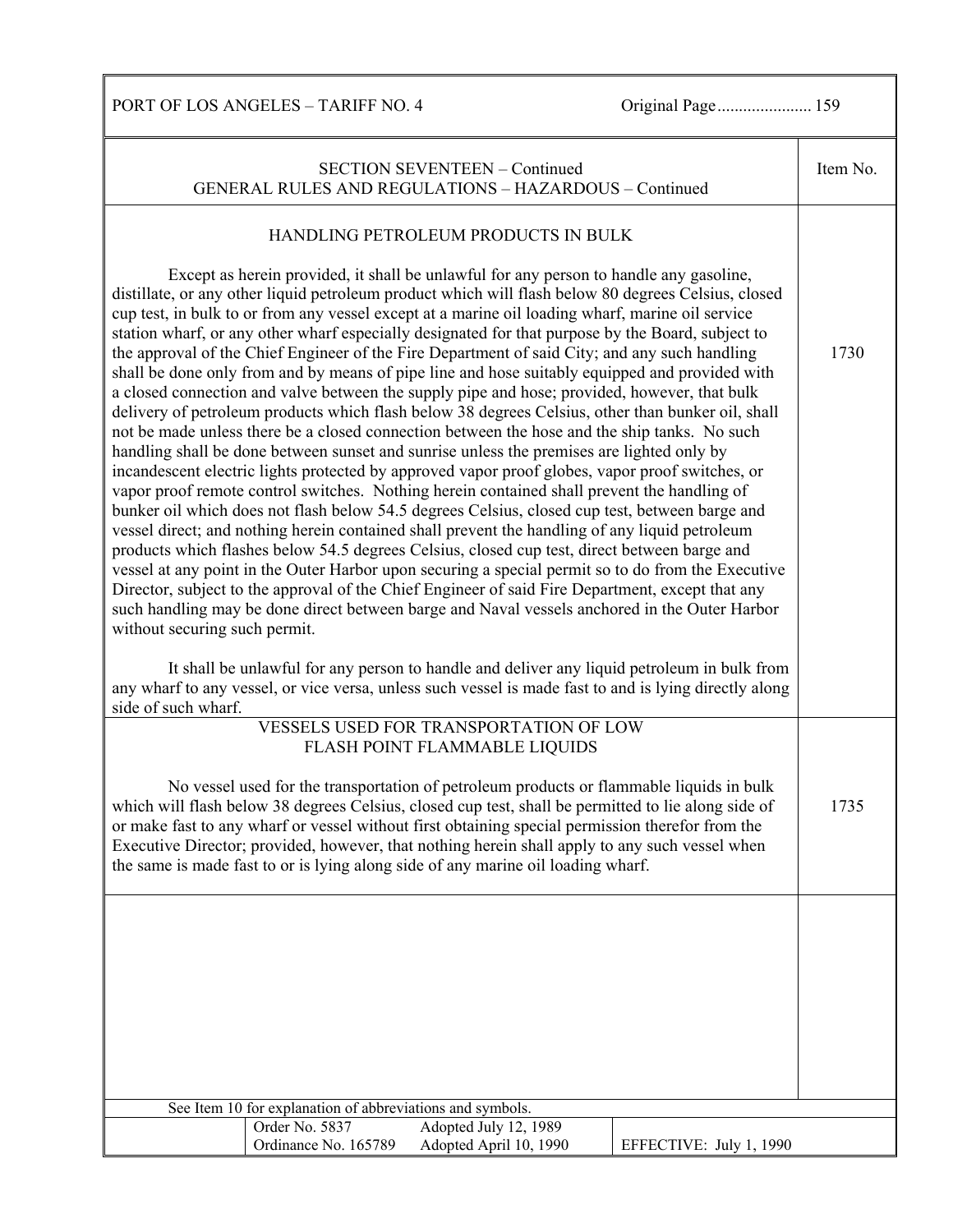PORT OF LOS ANGELES - TARIFF NO. 4 Original Page.......................... 160

| <b>SECTION SEVENTEEN - Continued</b><br>GENERAL RULES AND REGULATIONS - HAZARDOUS - Continued                                                                                                                                                                                                                                                                                                                                                                              | Item No. |
|----------------------------------------------------------------------------------------------------------------------------------------------------------------------------------------------------------------------------------------------------------------------------------------------------------------------------------------------------------------------------------------------------------------------------------------------------------------------------|----------|
| DEFINITION OF FLASH POINT<br>The determination of the flash point of liquids covered by these rules shall be in<br>accordance with the American Society for Testing Materials' Standard Method of Tests,<br>Designation D 56-36, using the Tag Closed Tester for all volatile flammable liquids flashing<br>below 80 degrees Celsius with the exception of products classed as fuel oil, and using the Pensky-<br>Martens Closed Tester for fuel oil, Designation D 93-46. | 1740     |
| EMPTY DRUMS, ETC., MUST NOT REMAIN ON WHARF<br>Empty drums, tanks, barrels, and other containers, used for the storage or transportation of<br>gasoline, distillate, kerosene, or other flammable products, shall not be allowed to remain on any<br>wharf or landing after sunset of the day received without securing special permission so to do<br>from the Executive Director, subject to the approval of the Chief Engineer of the Fire Department<br>of said City.  | 1745     |
| <b>FILLING FUEL TANK</b><br>It shall be unlawful for any person to fill the fuel tank of any motor vehicle with gasoline,<br>or other product of petroleum, or to extract the same there from while such motor vehicle is on any<br>wharf or landing.                                                                                                                                                                                                                      | 1750     |
|                                                                                                                                                                                                                                                                                                                                                                                                                                                                            |          |
| See Item 10 for explanation of abbreviations and symbols.<br>Order No. 5837<br>Adopted July 12, 1989<br>Ordinance No. 165789<br>Adopted April 10, 1990<br>EFFECTIVE: July 1, 1990                                                                                                                                                                                                                                                                                          |          |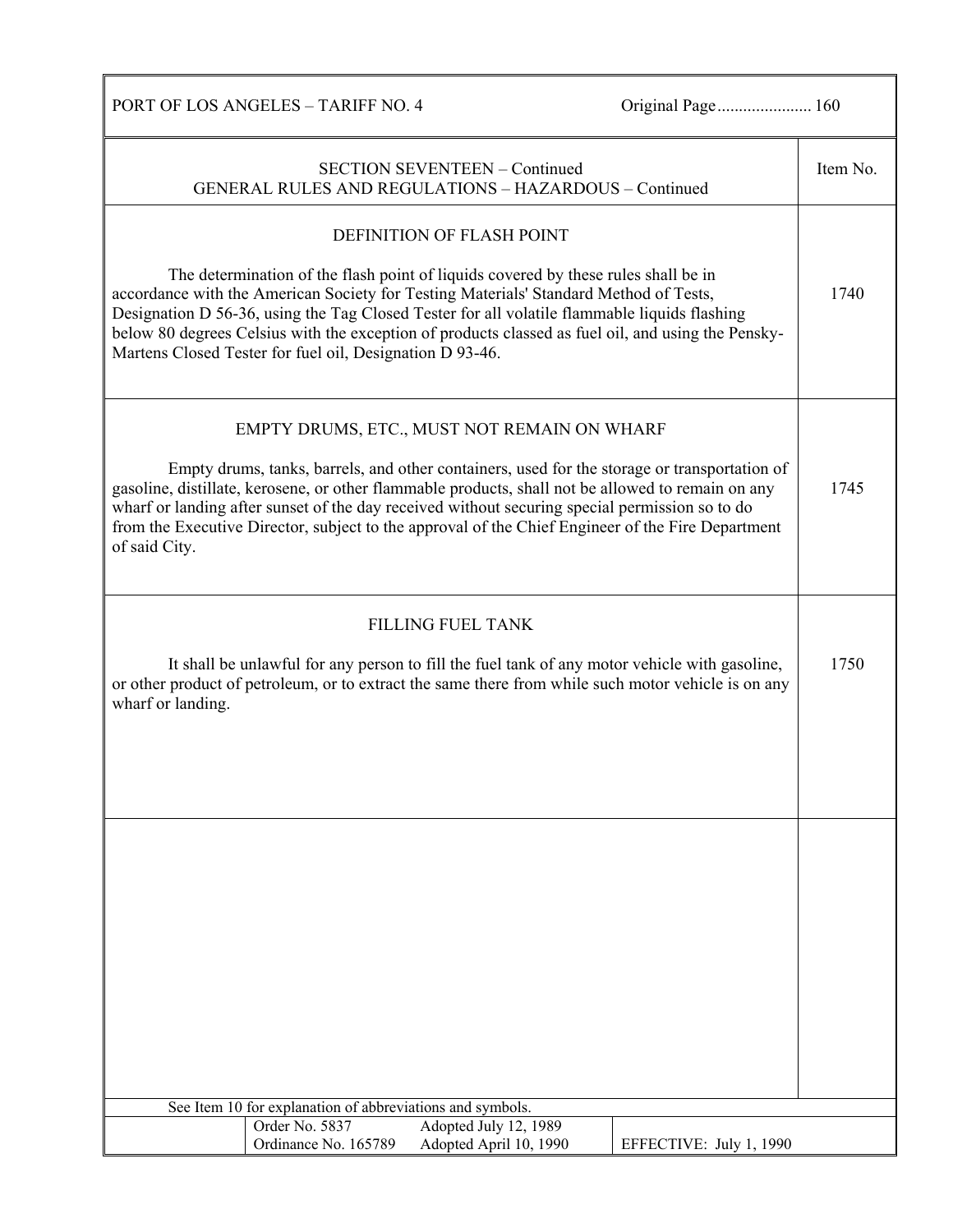PORT OF LOS ANGELES - TARIFF NO. 4 Original Page........................... 161

|                       |                                                           | <b>SECTION SEVENTEEN - Continued</b><br><b>GENERAL RULES AND REGULATIONS - HAZARDOUS - Continued</b>                                                                                                                                                                                                                                                                                                                                                                                                                                                                                                                                                                                                                                                                                                                                                                                                                                                                                     |                         | Item No. |
|-----------------------|-----------------------------------------------------------|------------------------------------------------------------------------------------------------------------------------------------------------------------------------------------------------------------------------------------------------------------------------------------------------------------------------------------------------------------------------------------------------------------------------------------------------------------------------------------------------------------------------------------------------------------------------------------------------------------------------------------------------------------------------------------------------------------------------------------------------------------------------------------------------------------------------------------------------------------------------------------------------------------------------------------------------------------------------------------------|-------------------------|----------|
|                       |                                                           | BUNKER FUEL LINES--ASSIGNEES TO FURNISH WATCHMAN FOR<br>Each and every person to whom a berth, wharf, wharf premise or other facility has been<br>assigned shall be responsible for causing a watchman to be in attendance at all times while bunker<br>fuel lines are in use at such berth, wharf, wharf premise or other facility, to insure proper use of<br>such lines, and it shall be the duty of said watchman to keep a continuous surveillance of any such<br>line and to immediately close down the same if it is or appears to be leaking. Every such person<br>who fails to provide such watchman shall be liable for and save the Board harmless from any and<br>all damage caused as a result of broken or leaking bunker fuel lines at such berth, wharf, wharf<br>premise or other facility, and every such person who provides such watchman shall be so liable for<br>any such damage if caused or contributed to by any negligence, act or omission of such watchman. |                         | 1760     |
| any wharf or landing. |                                                           | PILOT LIGHTS<br>It shall be unlawful for any person in charge of or operating any vehicle or other<br>equipment propelled or operated by steam power, and using gasoline or any other product of<br>petroleum as fuel, to light the pilot light of such vehicle or other equipment while the same is on                                                                                                                                                                                                                                                                                                                                                                                                                                                                                                                                                                                                                                                                                  |                         | 1765     |
|                       |                                                           | <b>HAY AND STRAW</b><br>It shall be unlawful to handle any hay or straw except at such place or places, and in such<br>manner, as the Executive Director shall prescribe, and the same shall not be allowed to remain<br>overnight upon any wharf without special permission therefore from the Executive Director.                                                                                                                                                                                                                                                                                                                                                                                                                                                                                                                                                                                                                                                                      |                         | 1770     |
|                       | See Item 10 for explanation of abbreviations and symbols. |                                                                                                                                                                                                                                                                                                                                                                                                                                                                                                                                                                                                                                                                                                                                                                                                                                                                                                                                                                                          |                         |          |
|                       | Order No. 5837                                            | Adopted July 12, 1989                                                                                                                                                                                                                                                                                                                                                                                                                                                                                                                                                                                                                                                                                                                                                                                                                                                                                                                                                                    |                         |          |
|                       | Ordinance No. 165789                                      | Adopted April 10, 1990                                                                                                                                                                                                                                                                                                                                                                                                                                                                                                                                                                                                                                                                                                                                                                                                                                                                                                                                                                   | EFFECTIVE: July 1, 1990 |          |